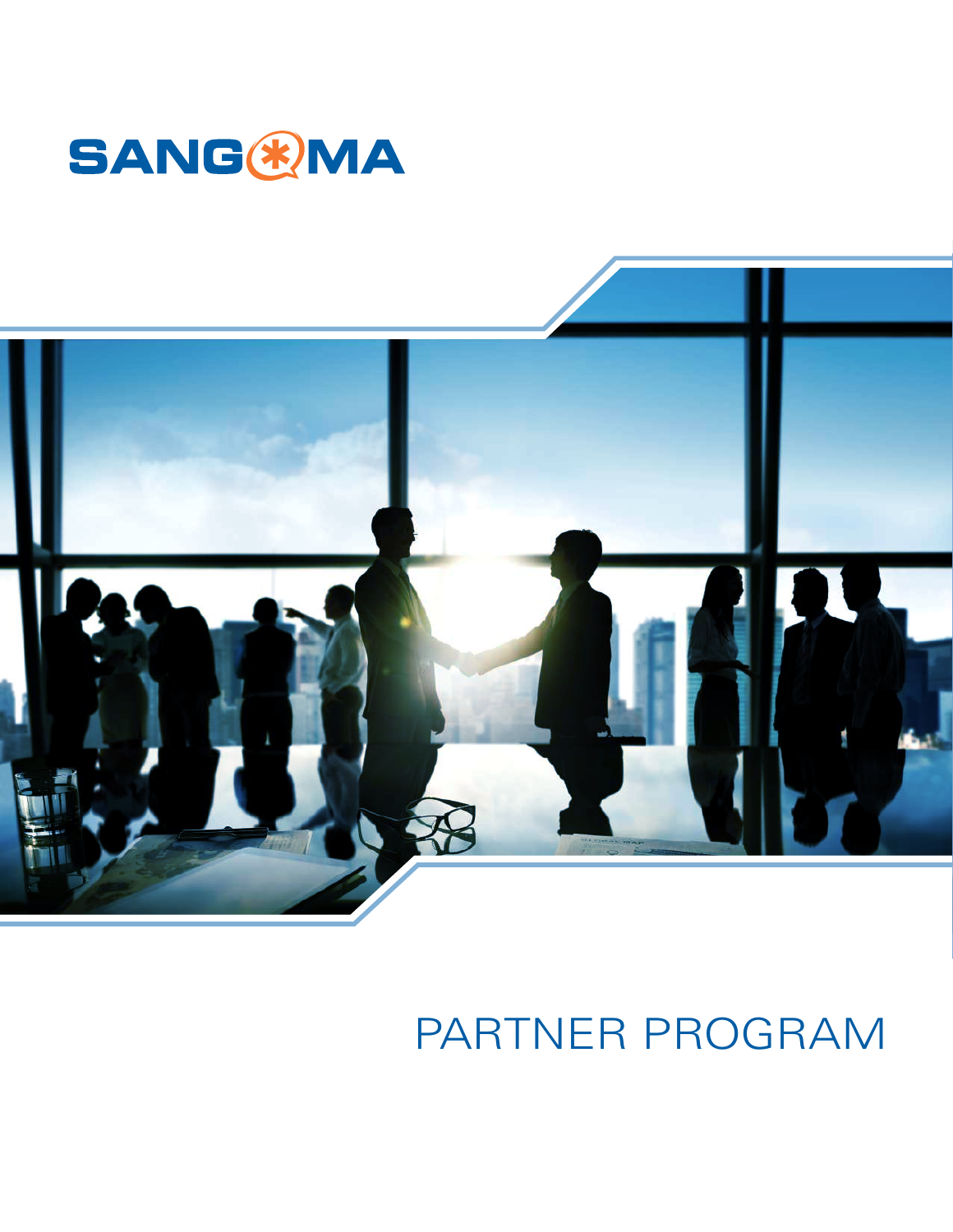## **WHO IS SANGOMA**

# **SANG & MA**

Sangoma Technologies Corporation is a trusted leader in delivering globally scalable Voice-Over-IP telephony systems. Serving customers in over 150 countries, Sangoma delivers the industry's best engineered Unified Communications solutions. Our products are backed by decades of IP communications experience, and comprehensive warranties.

As the communication landscape evolves and businesses invest in new strategies to provide effective communications, Sangoma Technologies is your trusted partner; delivering Unified Communications solutions for SMBs, Enterprises, OEMs, Carriers, and service providers.

Sangoma's globally scalable offerings include both on-site and cloud-based business communication systems, SIP trunking, IP Phones, Gateways, Session Border Controllers and Telecom Interface Cards. Together, these provide seamless connectivity between traditional infrastructure and new technologies. Businesses can achieve enhanced levels of collaboration, productivity, and ROI by partnering with Sangoma.

Founded in 1984, Sangoma Technologies Corporation is publicly traded on the TSX Venture Exchange (TSX VENTURE: STC).



**Everything Connects**  *When You Connect with Sangoma!*



**TSX Venture Exchange** 2019 TSX Venture 50



**Insights Success Top 10** Most Innovative UC Solution Providers 2019



**SimCon Awards 2019** Open Source Guardians



**TSX Venture Exchange** 2018 Tech Company of the Year



## **You + Sangoma = Success**

http://sangoma.com/partners is your first step, we can't wait for you to take it.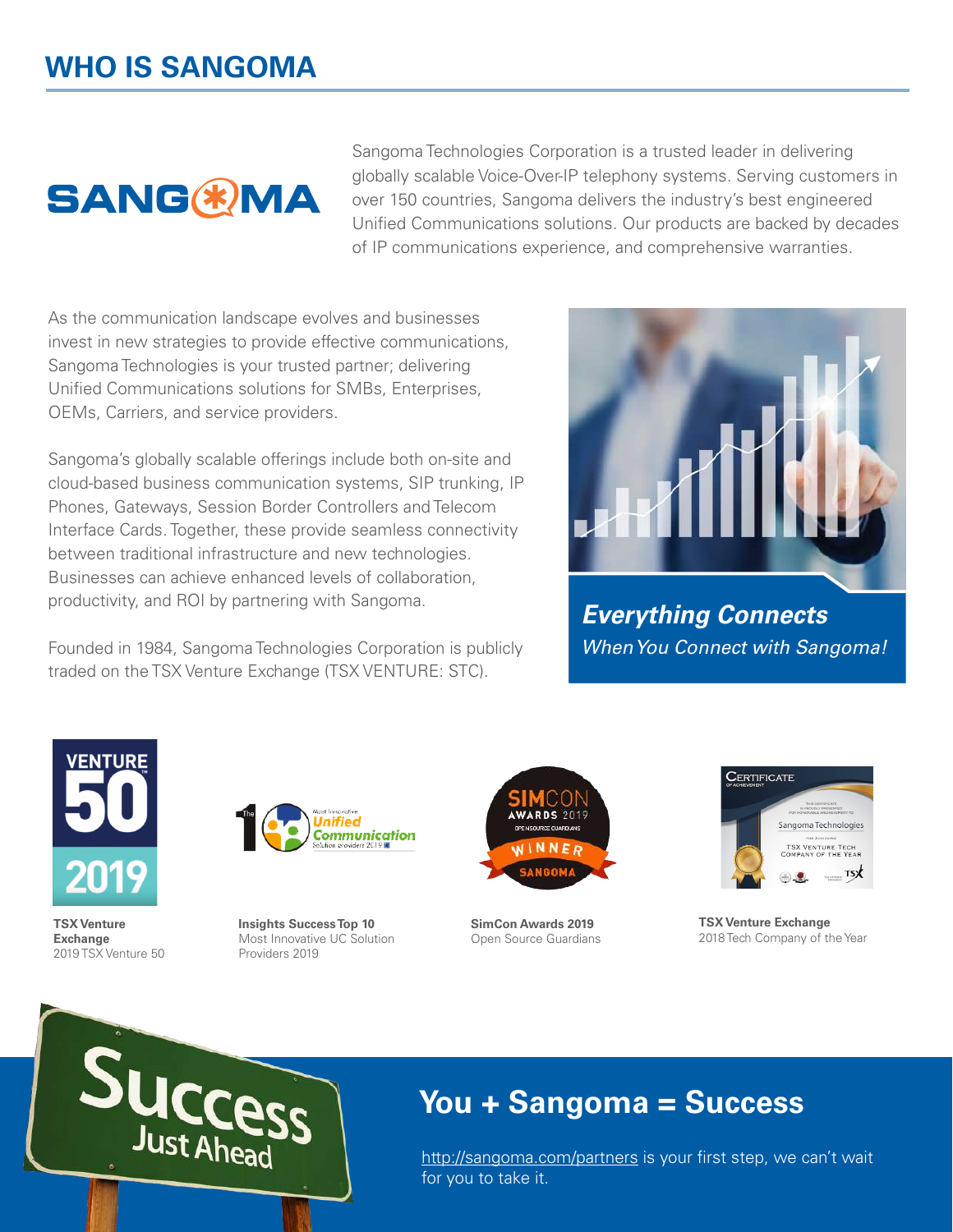## **PARTNER LEVELS**

Grow with us as you grow your business, delivering superior solutions





#### **Authorized Agent**

Authorized Agent is for the partner that is focused only on cloud-based sales and has no real interest in on-premise solutions. This level requires no minimum yearly commitment, and only online training is required.



## **Exceptional Margins**

Sell products and services that match your expertise and grow your business with us. As your sales volume grows, so does your discount and your profits.



#### **Authorized Partner\***

Authorized Partner is for those that are interested in selling both the products and services that Sangoma offers for both cloud and on-premise. This level requires no minimum yearly commitment, and only online training is required.

**Total Solutions**

As a Sangoma partner, you will have access to resell all of our solutions. From the

solutions, to gateways, to telephones and more. When you're a Sangoma partner, you're connected to all of our solutions.

latest cloud based



#### **Silver Partners**

Silver Partners recieve better discounts In return for a minimum sales commitment. Silver Partners are also required to complete both online and classroom training. This provides a more through understanding of Sangoma's UC Solutions



### **Sangoma University**

Become Sangoma and PBXact certified. We give partners the ability to set themselves apart from the competition by pursuing certification levels that show just how much you have invested with our partnership.



#### **Gold Partners**

Gold Partners have made a higher minimum sales commitment, and have invested in additional training, ensuring they are a top-level UC provider and a true consulting partner to thier clients. This grants them the best discounts.



#### **Exclusive Portal**

Online access to the full product catalogue, ordering, customizable marketing resources and more.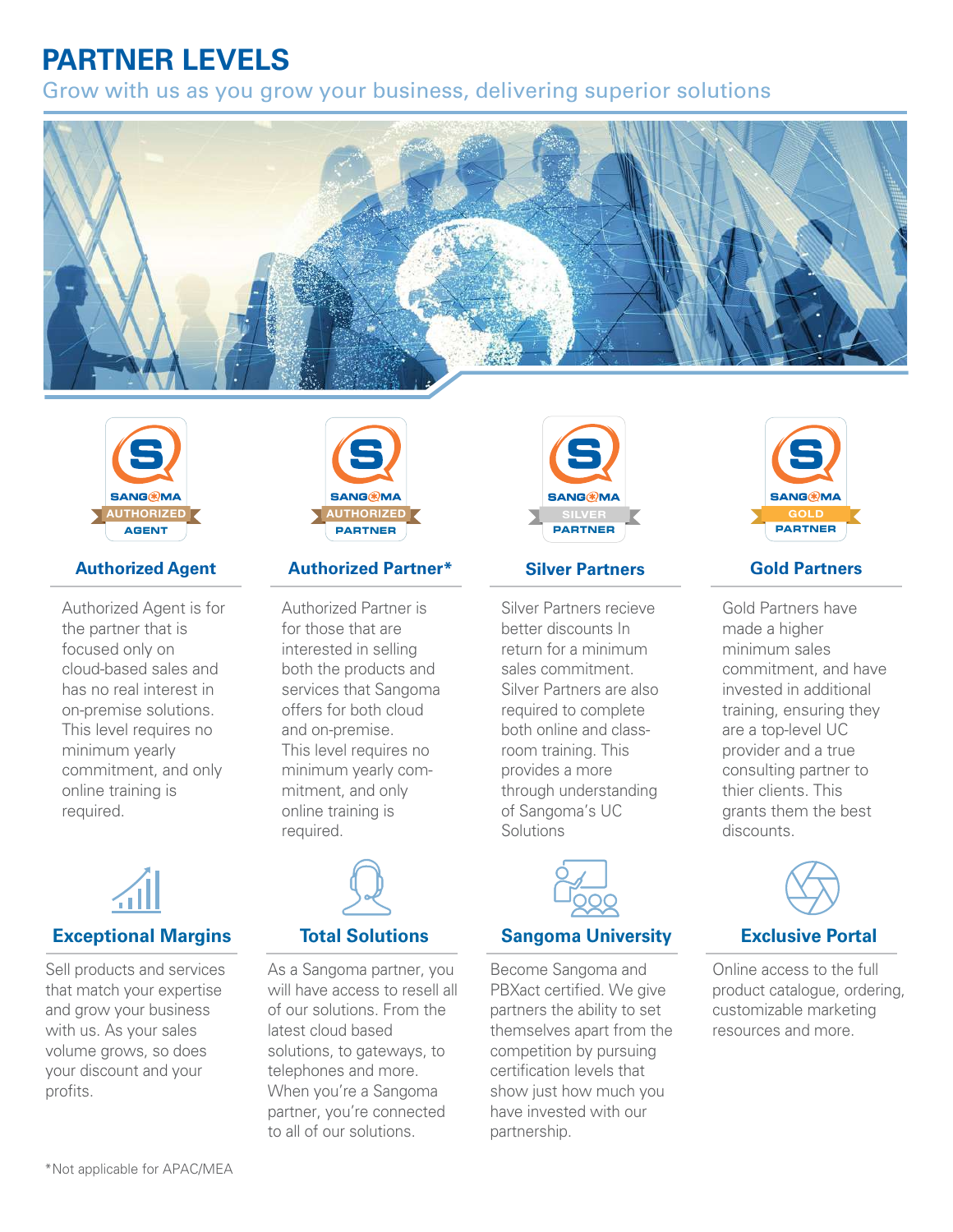## **PARTNER LEVEL BENEFITS**

| <b>REQUIREMENTS</b>                    | <b>Authorized</b><br><b>Agent</b> | <b>Authorized</b><br>Partner** | <b>Silver</b><br><b>Partner</b> | <b>Gold</b><br><b>Partner</b> |
|----------------------------------------|-----------------------------------|--------------------------------|---------------------------------|-------------------------------|
| Revenue Commitment                     | <b>NONE</b>                       | <b>NONE</b>                    | X                               | X                             |
| Partner Agreement                      | $\mathsf X$                       | $\times$                       | $\times$                        | $\times$                      |
| <b>Business Email Domain</b>           | X                                 | $\times$                       | X                               | $\times$                      |
| <b>Active Website</b>                  | $\times$                          | $\times$                       | $\times$                        | $\times$                      |
| <b>Sales Training Requirements</b>     |                                   |                                | X                               | $\times$                      |
| <b>Technical Training Requirements</b> |                                   |                                | X                               | $\times$                      |
| Demo Kit Purchase                      |                                   |                                | X                               | $\times$                      |
| <b>Stocking Commitment</b>             |                                   |                                |                                 | X                             |

| <b>BENEFITS</b>                              | <b>Authorized</b><br><b>Agent</b> | <b>Authorized</b><br>Partner** | <b>Silver</b><br><b>Partner</b> | <b>Gold</b><br><b>Partner</b> |
|----------------------------------------------|-----------------------------------|--------------------------------|---------------------------------|-------------------------------|
| <b>Discounts</b>                             | Good                              | Good                           | <b>Better</b>                   | <b>Best</b>                   |
| <b>Deal Registration Discount</b>            |                                   |                                | $\times$                        | X                             |
| <b>Web-Based Training</b>                    | $\overline{\chi}$                 | $\times$                       | $\times$                        | $\times$                      |
| <b>Training Discounts</b>                    | $\times$                          | $\times$                       | $\times$                        | $\times$                      |
| <b>Access to Partner Portal</b>              | $\times$                          | $\times$                       | $\times$                        | $\times$                      |
| <b>Access to Marketing Resources</b>         | $\times$                          | $\times$                       | $\times$                        | $\times$                      |
| <b>Additional Certifications Available</b>   |                                   |                                | $\times$                        | $\times$                      |
| Quote tool                                   |                                   |                                | $\times$                        | $\times$                      |
| <b>Special Pricing</b>                       |                                   |                                | $\times$                        | $\times$                      |
| <b>Product Promotions</b>                    |                                   |                                | $\times$                        | $\times$                      |
| Access to Sangoma Sales Leads                |                                   |                                | $\overline{X}$                  | $\times$                      |
| <b>Support Renewal Notifications</b>         |                                   |                                | $\times$                        | $\times$                      |
| Access to Pre and Post sale support          |                                   |                                | $\times$                        | $\times$                      |
| Sangoma Channel Manager Support              |                                   |                                | $\times$                        | $\times$                      |
| <b>Access to Marketing Development Funds</b> |                                   |                                | $\chi$                          | $\times$                      |

\* Cloud based products are currently only offered in North America and are available to resell for North American based partners only \*\*Not applicable for APAC/MEA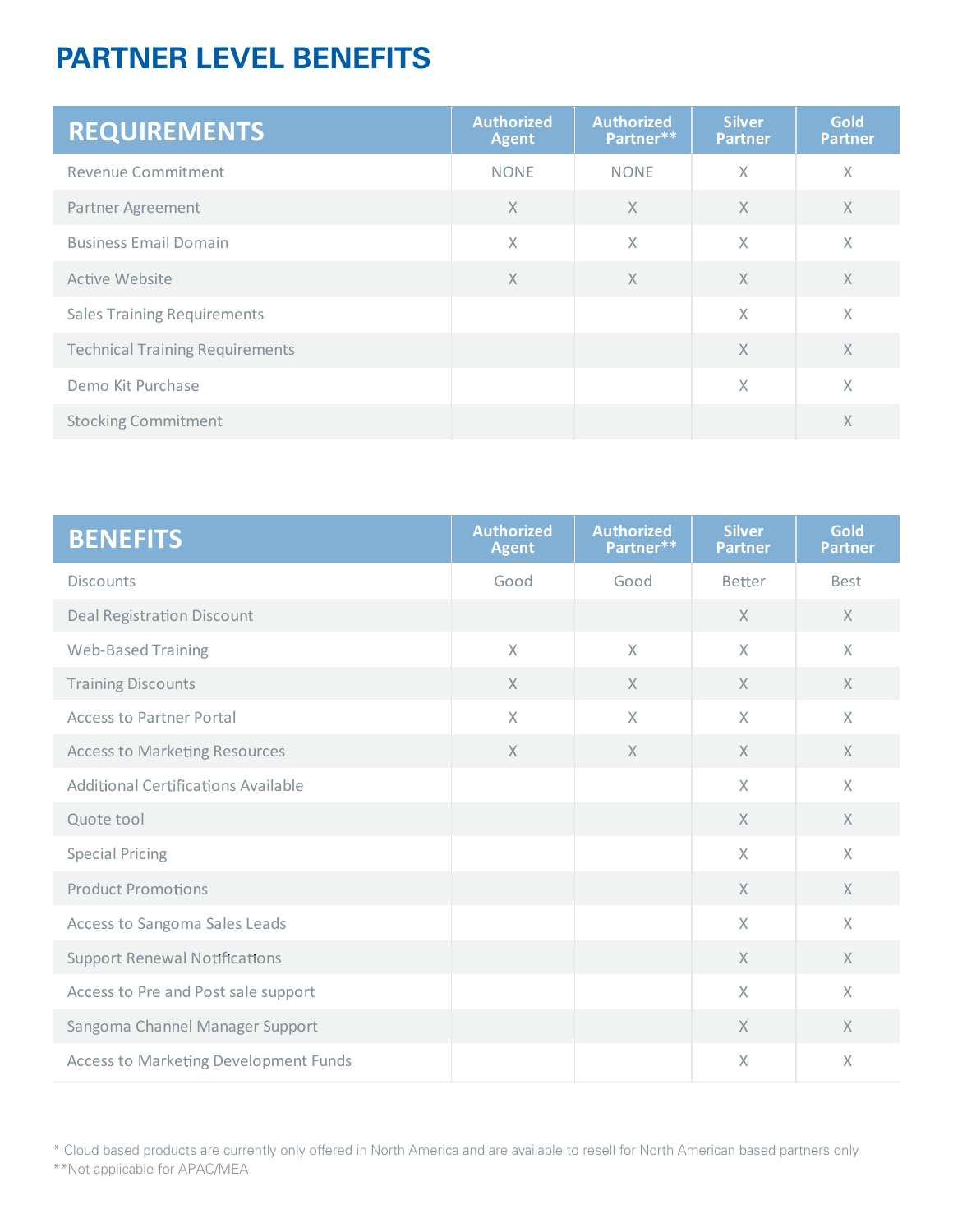# **TOTAL SOLUTION COMPANY**

Designed for the Complete Solution

As an Empowered by Sangoma Partner grow your business by selling Sangoma products which are all designed to work together. From our on-premise or cloud-based IP-PBX phone systems and SIP Trunking service, to our complete line of VoIP Gateways, session border controllers (SBC) and telephony cards, your customers can continue to buy from you as they scale.



#### **SIPSTATION SIP TRUNKING & FAXSTATION**

Sell our SIP Trunking & FAXStation service to grow your revenue streams. SIPStation provides Canadian and USA small-to-medium businesses with feature-rich telephony service using a standard internet connection. With immediate activation process and built-in auto-provisioning for PBXact and FreePBX systems your customers are up and running within minutes. Sangoma's Wholesale SIP Trunking provides the coverage and competitive pricing that the 'large telcos' offer without the contracts and hassle. With an endless DID warehouse, built in management tools, and the most aggressive wholesale rates on carrier services in the industry, Sangoma is your leading wholesale SIP Trunk provider. FAXStation is Sangoma's error-free fax service, designed to address the T.38 fax limitations, providing your customers with the most reliable and secure Fax-over-IP (FoIP) solution on the market\*.



#### **SESSION BORDER CONTROLLERS**

Sell our line of trusted SBCs helping your customers not only protect their businesses from VoIP threats, but provide them with interoperability, transcoding and SIP Trunking capabilities. Offered in both hardware and Virtual Machine options, your customers have many deployment choices and since the same software is used in both, there is no re-training required if they change, as they scale. Our SBC appliances are designed for SMBs and Carriers and with all features unlocked, Tor Sivilis and Carriers and With all teatures unlocked, **VOIP GATEWAYS**<br>making them very easy to sell.infrastructure.

## NetBorder<sup>™</sup>

#### **HIGH DENSITY AND SS7 GATEWAYS**

Provide value added services to large enterprises and Carriers with our high density PRI and SS7 Gateways. Supporting ISDN, SS7 CAS (R2), SIP, and SIGTRAN signaling protocols our all-in-one appliances have proven field interoperable.



#### **TELEPHONY CARDS**

Sangoma's award winning Analog, E1 and T1, and BRI telephony cards (or PSTN Cards) are powering the world's leading PBX, IVR and call-center applications. Renown for their premium quality and dependability, Sangoma's telephony cards are also the most flexible on the market, with superior compatibility in most commercially available servers and motherboards. They are the #1 choice amongst Asterisk, FreePBX, SS7 and Voice API integrators with a wide range of protocol support including Analog, PRI, CAS MFCR2, SS7 and WAN protocols.



### **SANGOMA MEET**

Sangoma Meet lets anyone start a video conference of up to 50 video participants on any device. Collaborate on projects while keeping in touch with your family and sharing some face-time with your colleagues and friends. Enjoy in-conference moderator privileges, chat, screen share, and password protected conferencing, so that only the people you want on your video call can join. In addition to access through desktop web browsers, Sangoma Meet integrates with Office365 and Google calendars and is compatible with iOS and Android phones and tablets.



As an Empowered by Sangoma Partners sell our complete line of VoIP Gateways designed for OEMs, integrators, SMBs and Carriers. Our gateways connect legacy infrastructures (analog, T1/E1, BRI) with VoIP networks. The intuitive GUI-based auto-Provisioning wizard gets your customers setup within minutes and its open design guarantees interoperability with most infrastructures.

\*Note these products are currently offered only in North America and available to resell for North American based resellers only.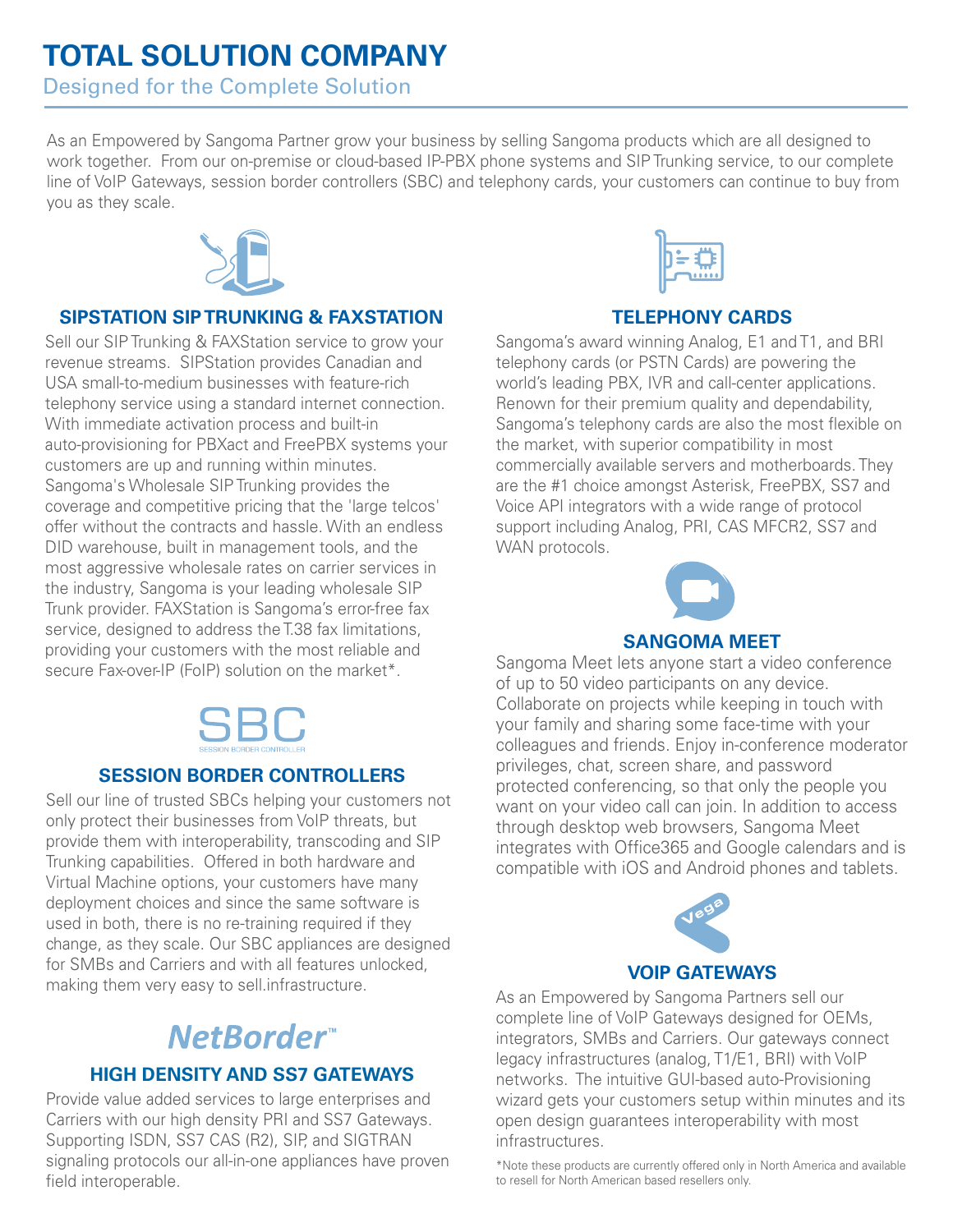



Sangoma offers complete, affordable UC solutions for small to mid-size businesses. They include advanced collaboration and productivity-enhancing features for every user. Sangoma's UC solutions can be deployed on-premise or in the Cloud, allowing businesses to select the best option for their needs. From the PBX to the phones to the mobile clients to the connectivity infrastructure, Sangoma's solutions fully integrate to provide a fully interoperable solution from one vendor.







## **CLOUD-BASED PHONE SOLUTION**

Choosing a cloud-based phone solution doesn't mean you have to sacrifice the features and flexibility of a full-scale UC solution. With Sangoma, you get a full contact center, mobility, call control and productivity included with every user for the same price. Scalable to 1,000 endpoints, Sangoma's hosted phone service delivers the customer experience business demand at an affordable price point.



## **ON-PREMISE PHONE SOLUTION**

If your business needs scalability, control and customization from a phone system that is loaded with advanced Unified Communication features, at an affordable price, then on-premise is the answer. Whether you are looking to deploy on a dedicated appliance equipped with state-of-the-art technology or in a virtual environment, Sangoma provided the necessary power and connectivity for any organization.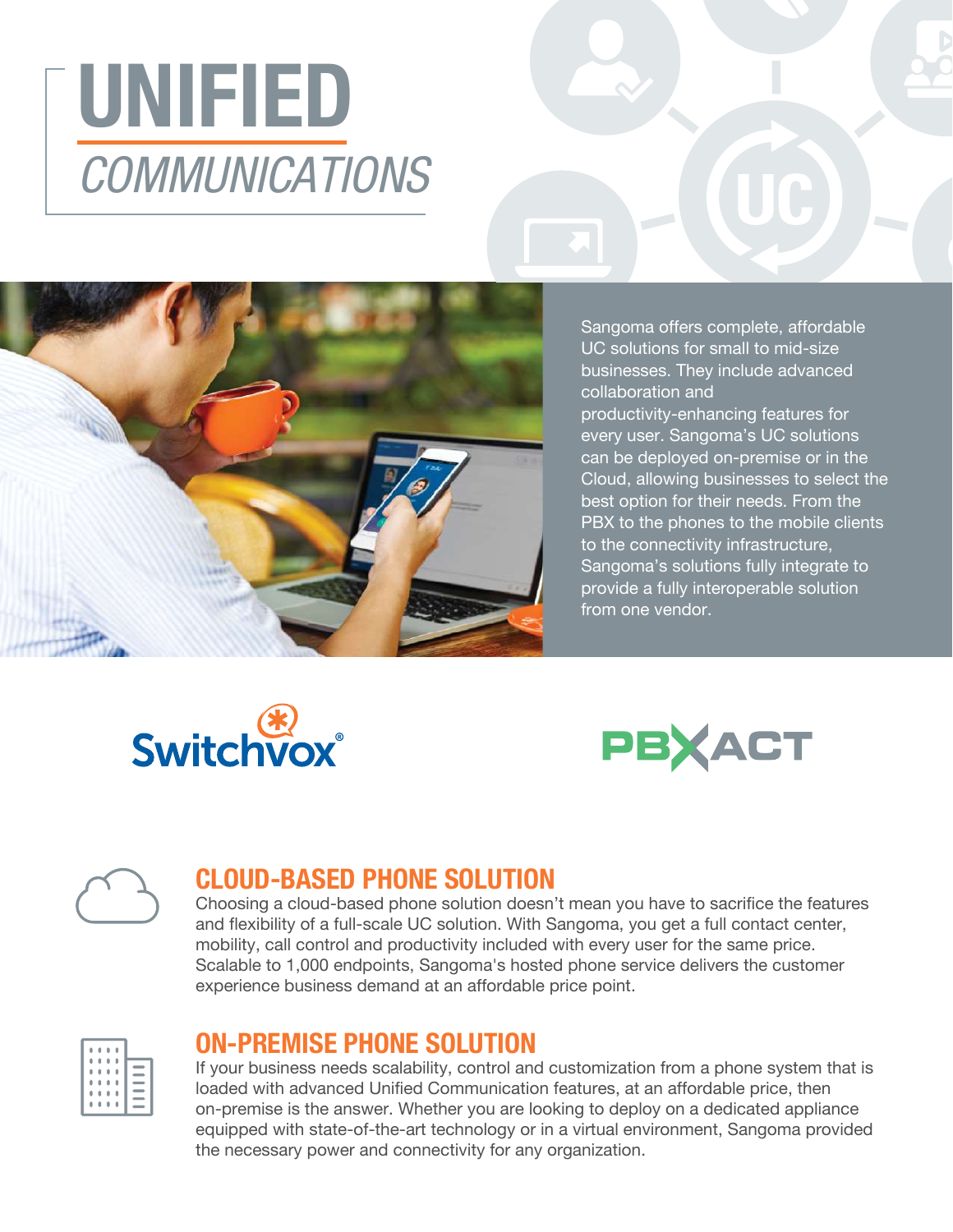

*H10 Headset*

Sangoma's product line includes entry-level, mid-range, and executive level phones. All models include HD Voice and unprecedented plug-and-play deployment. Enhance your users' productivity with built-in advanced applications, including voicemail, call log, contacts, phone status, user presence, parking, and more. Our first headset, called the H10, is a monaural, over-the-head, wireless EHS-capable DECT headset designed specifically for both D-Series and S-Series IP phones.The H10 headset offers your customers complete freedom and flexibility away from their desk phones, while providing you a new revenue stream to sell into contact centers, real estate, and enterprises.



## Z ZUU" **ZULU UC COLLABORATION AND SOFTPHONE CLIENT**

Sangoma also has UC clients which are a set of server, desktop, and smartphone UC client software integrated with our UC solution offerings that delivers UC features (presence, contacts, chat, calling, audio and video conferencing, etc.) from a single application.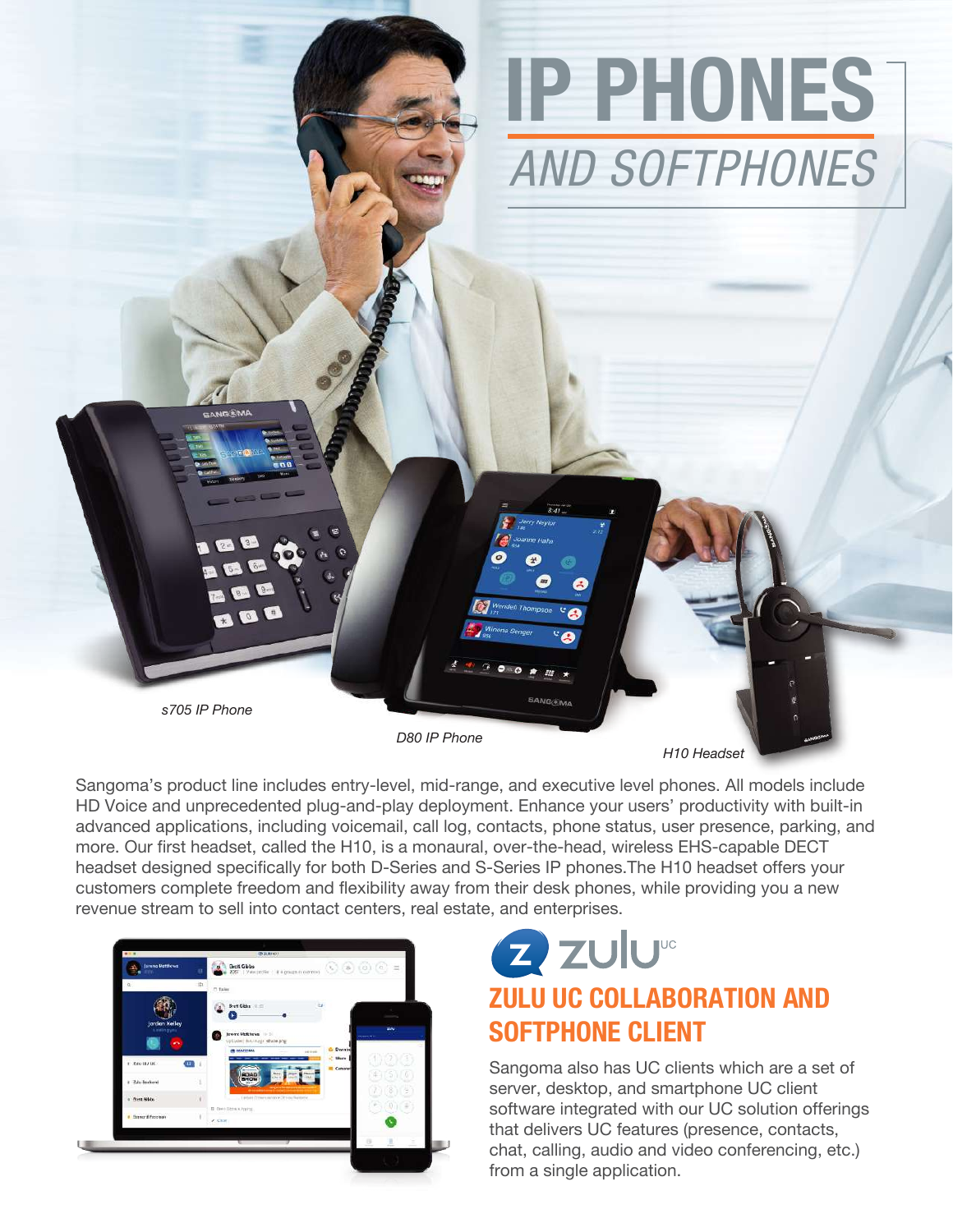

Sangoma offers a complete line of Session Border Controllers (SBCs), VoIP Gateways and telephony cards that enables communications solutions to connect to, and be protected from, different types of networks. Products ranging from just two port analog cards and gateways all the way to 2000 channels in a single appliance cover demands from the SMB, Enterprise, Call Centers, and service providers. The SBC portfolio also includes software versions for hosted/virtualized environments and the ability to mix legacy PSTN interconnections for enterprise networks in transition.



## **Vega and IMG VoIP Gateways**

Sangoma's Vega Gateways allows you to keep your existing legacy infrastructure (Analog/T1/E1) and connect to VoIP Services, saving your business time and money. The IMG gateway family are carrier-specific products that enable a VoIP carrier to connect their network to the SS7 network for up to 2016 channels.

Simply connect our VoIP Gateways at the edge of your network and tap into the benefits of VoIP.

## **Session Border Controllers**

Businesses connecting their infrastructure to a SIP Trunk, or VoIP connection, require a Session Border Controllers (SBC) for security, interoperability and transcoding.

A Sangoma SBC protects both your data and voice network and is designed to handle every aspect of phone calls that travel over the internet.

## **Telephony Cards**

Sangoma's award winning Analog, E1 and T1, and BRI telephony cards (or PSTN Cards) are powering the world's leading PBX, IVR and call-center applications.

Sangoma's telephony cards, which also include the Dialogic suite of boards, are also the most flexible on the market, with superior compatibility.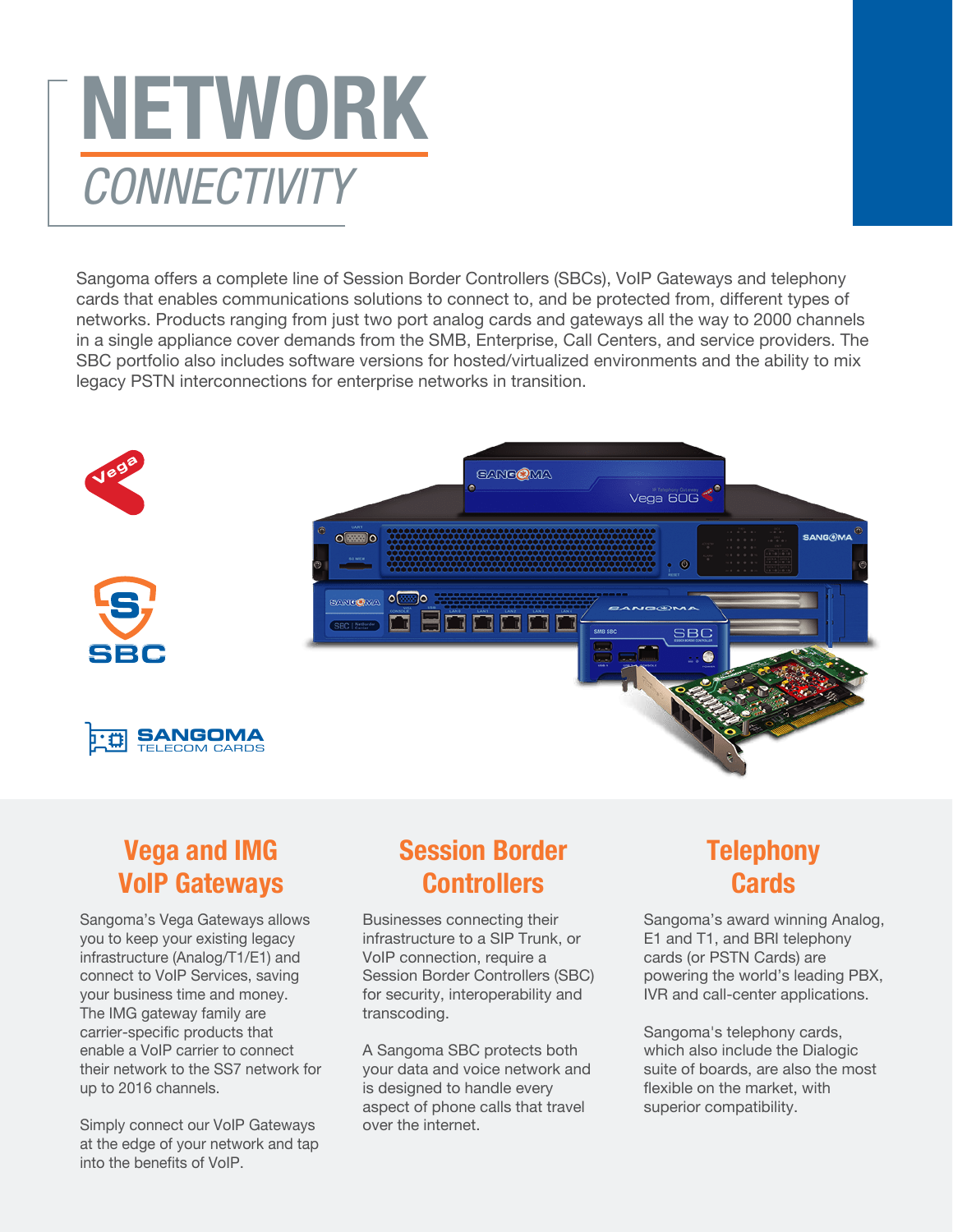# **SIP TRUNKING** *SERVICE*



## **SIPSTATION**

SIPStation is Sangoma's SIP trunking service providing SMB's and large enterprises with feature-rich telephony services using a standard internet connection.

SIPStation SIP trunks allow businesses to obtain telephony services from a provider by using a simple internet connection instead of a traditional telecom link.

## **WHOLESALE SIP TRUNKING**

Sangoma offers aggressive rates on carrier services and the largest DID network and coverage in North America. Enjoy access to more than a dozen Tier 1 Telecom providers in one place with built-in management tools that include Online Local Number Porting, SIP Trunk management, and much more.





## **Cost Savings**

Guaranteed cost savings when switching from your traditional telephony provider to SIPStation.



## **Integrated Fax Services**

IP based faxing that allows you to send and receive faxes from a web interface or from your local fax machine with incredible reliability.



## **International Calling, T.38 Faxing & SMS**

SIPStation phone lines come ready with enhanced features, all managed through your SIPStation Store account.



## **Inbound Numbers and Porting**

Add as many Inbound Numbers as you need (U.S and Canada only). You can also port your existing telephone numbers to Sangoma's service.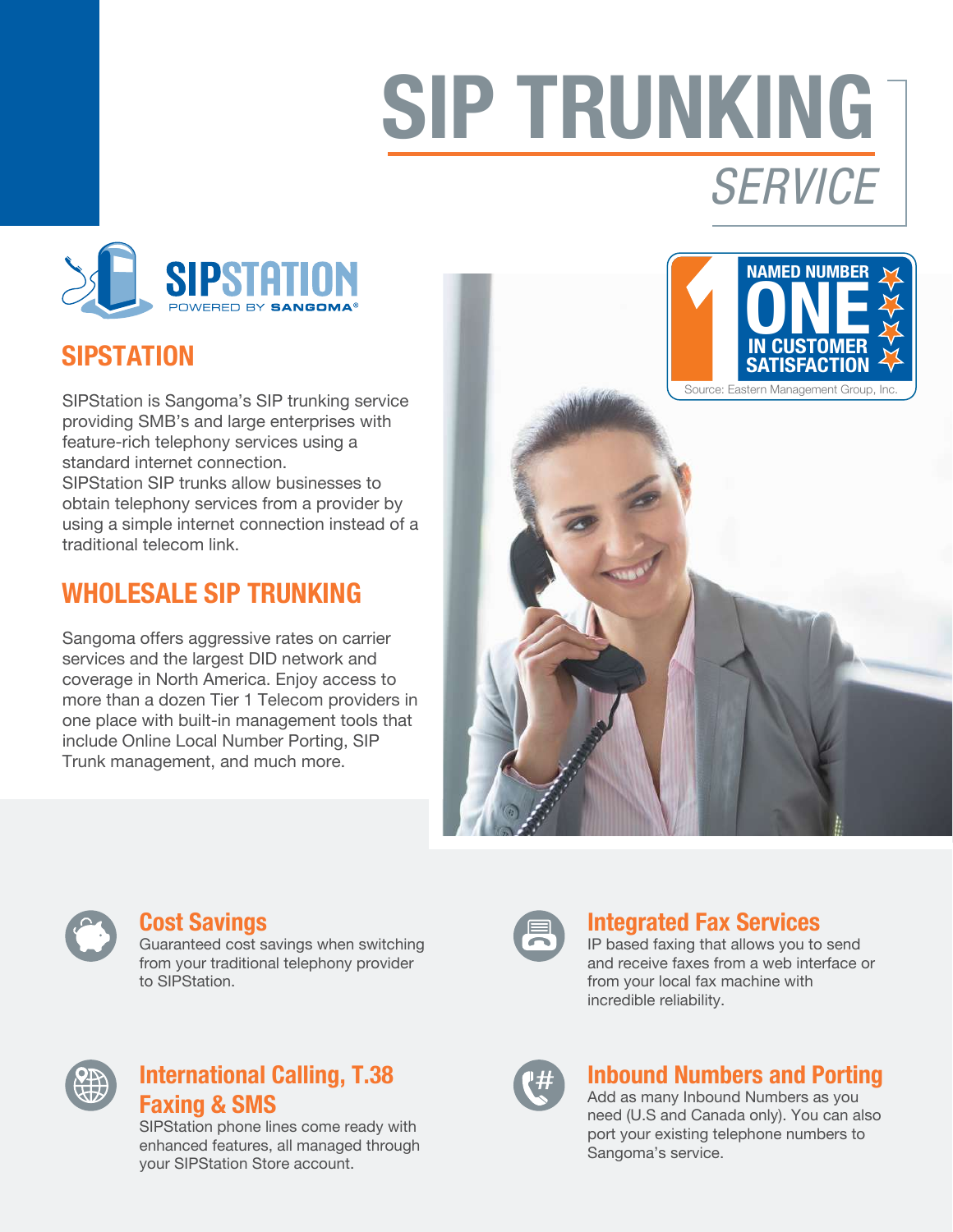## **SANGOMA PARTNER PROGRAM**

## Designed with Your Success in Mind

Provide your customers with outstanding VoIP and United Communications quality products that deliver industry-leading value. As an Empowered by Sangoma Partner, you'll get the help you need to grow your business and the incentives you want to make it easy to win sales with exceptional margin.

Empowered by Sangoma Partners get priority access to a full range of high-quality, products including: FreePBX and SIPStation SIP Trunking service, Vega Session Border Controllers and VoIP Gateways, PSTN to SIP interface cards and FAXStation service.

With Sangoma, you can sell the products and services that match your expertise, appeal to your existing customers/partners and grow your business faster. Whatever your classification, Distributor, Reseller, Master Agent, Solution Providers, System Integrator, Telephony Agent, Independent Consultant, MSPs, ITSPs, Hosting Provider we have a flexible partner program designed to fit your needs.

# **SANG®MA**

*I* It's a great value over a period of time, not just the upfront cost but the cost for renewals and software maintenance and how that's handled. It makes it easy or the customer to see the value that they're going to get. JJ

**The Fulcrum Group, Inc.** Partner Program Spotlight



#### **Exceptional Products & Service** The Best Products at the Best Value.



#### **Priority Support**

If you are unable to resolve a customer issue, Sangoma Support covers the globe for fastest possible response times.



#### **Dedicated Staff** The Best People with the Best Incentives to help you grow your business.



#### **EmpoweredTraining**

Become Sangoma and FreePBX Certified.



#### **Exceptional Margins**

Sell products and services that match your expertise and grow your business with us.



### **Exclusive Portal**

Online access to the full product catalogue,ordering, customizable marketing resources, deal registration and more.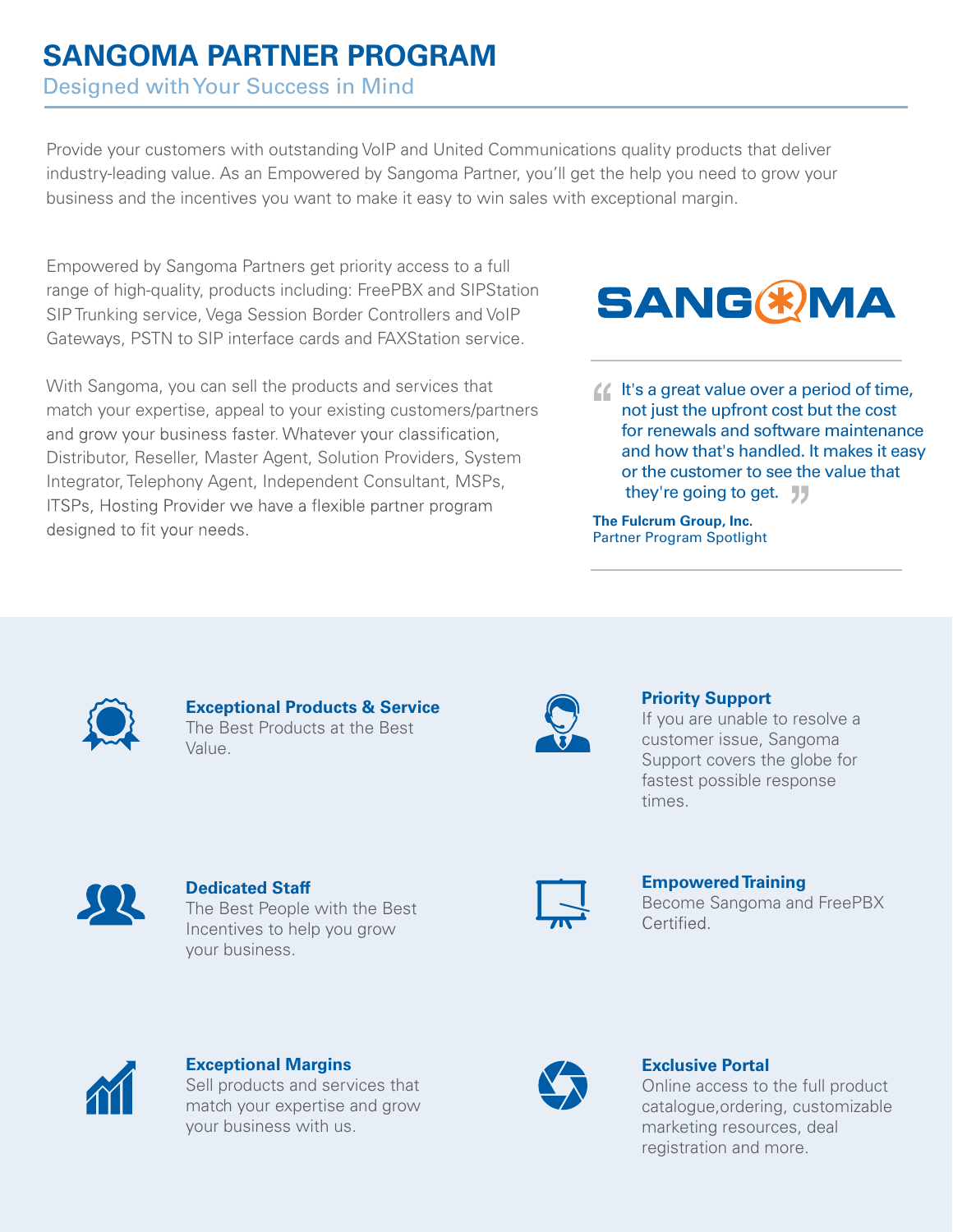## **WHY SANGOMA?**

Sangoma's customer-centric approach, product innovations, and worldwide network of distribution partners give you the industry's best-engineered, highest quality, IP and UC solutions, supporting "any app, anywhere" for businesses and service providers of all sizes. All Sangoma products are backed by more than 30 years of IP communications experience, expert engineering and technical resources, as well as a comprehensive warranty



Training and certification programs to set yourself apart from your competition.



Sangoma is a single source solutions provider. We manufacture our solutions, so they work seamlessly.



We offer several opportunities for reoccurring revenue.



Best in class discounts for partners

Sangoma provides global technical support to our service providers and partners through our offices in North America, the United Kingdom, EMEA, and Asia Pacific. Our partners and customers can rely on Sangoma's team of customer support professionals who provide high-quality, prompt, and efficient technical and product-related support. Our CSEs provide technical support directly to Empowered by Sangoma Channel Partners or End Users

## *Are You Ready to Take the Next Step?*

Join today. Visit http://sangoma.com/join/ or talk to your Sangoma sales rep by calling: Toll-free in North America **+1 800 388 2475 x2** or International Direct: **+1 905 474 1990 x2**.



**Sangoma Technologies** 100 Renfrew Drive, Suite 100 Markham ON L3R 9R6 CANADA **1 800 388 2475** toll free in N. America **+1 905 474 1990** international direct www.sangoma.com sales@sangoma.com



**Sangoma.com** © 2020 Sangoma Technologies Proprietary - Every effort has been made to ensure accuracy of this document. Due to ongoing improvements and revisions, Sangoma reserves the right to make changes without notice.